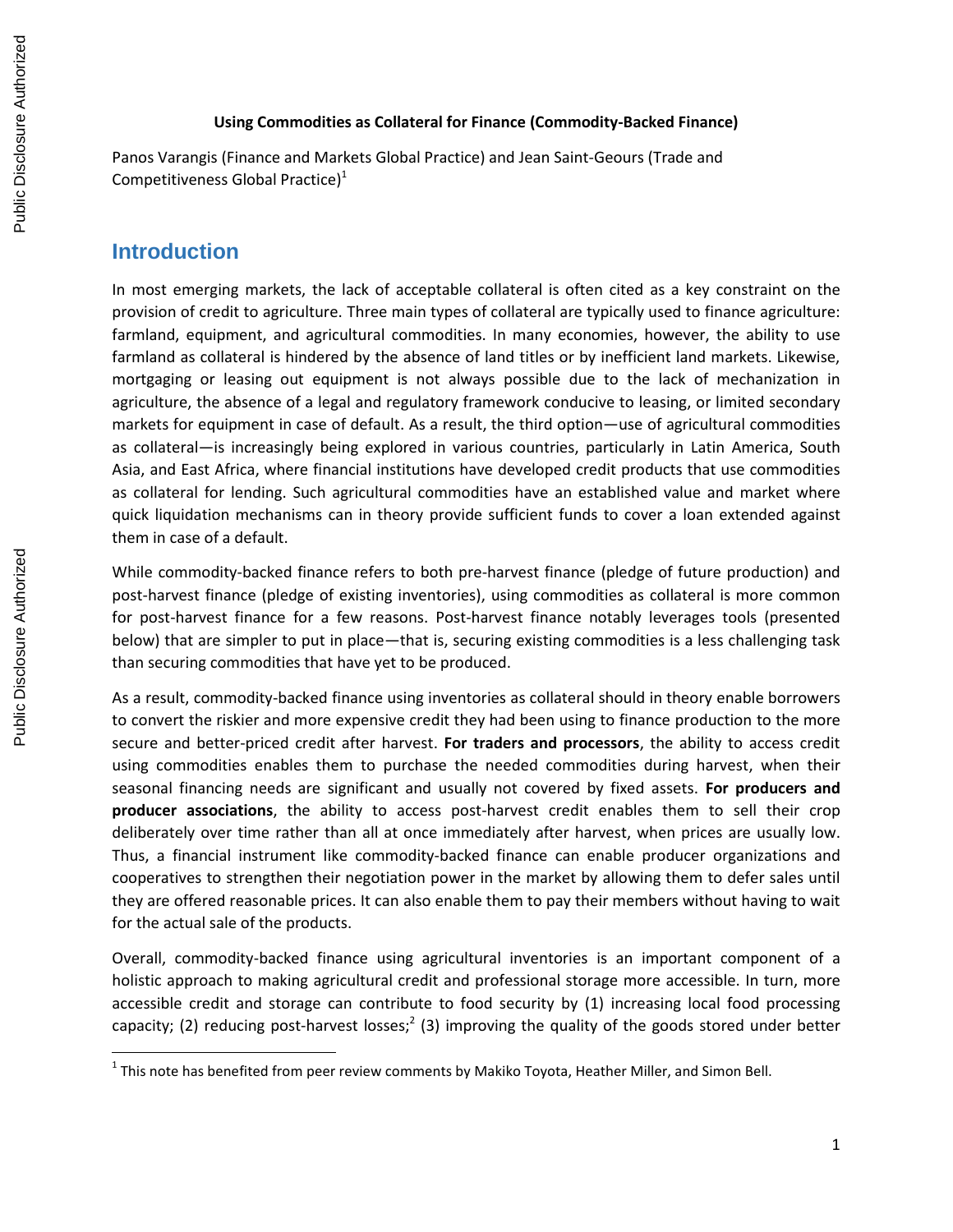conditions; and (4) potentially improving incomes for farmers (through a combination of lower postharvest losses and better prices from delayed marketing).

# **Types of Commodity-Backed Finance Instruments Using Inventories as Collateral**

There are three main types of commodity-backed finance instruments using inventories as collateral: warehouse receipt systems, collateral management agreements, and stock monitoring agreements.

The **warehouse receipt system (WRS)** is a system that enables warehouse operators to issue receipts as evidence that specified commodities of stated quality and quantity have been deposited at a particular location by named depositor(s). The warehouse operator holds the stored commodity in safe custody, and the depositor can use the receipt as collateral to borrow from banks. In most emerging economies, ensuring the success of a WRS requires a dedicated legal and regulatory framework and a warehouse licensing and inspection authority.<sup>3</sup>

Farmers, traders, processors, and any other owners of commodities can deposit these commodities in such licensed and inspected third-party warehouses. Banks provide funding at some discount of the value of the warehouse receipt to account for the storage and financing costs, as well as factors such as price volatility history, the robustness of the system, and the trust they put in the warehouse operator.<sup>4</sup> As a result, even though loans tend to be around 60–70 percent of the value of the crop, there can be significant variations, from as low as 50 percent to as high as 80 percent of the crop's value. When the depositor sells the receipt and therefore the underlying crop in storage, the bank must be paid by the buyer before it releases the receipt; once released, the receipt must be presented to the warehouse alongside payment of storage and handling costs and fees in order to have the inventories delivered to their new owner. Several countries have warehouse receipt systems in place, including Argentina, Brazil, Colombia, Cote d'Ivoire, Ghana, India, Indonesia, Kenya, Malawi, Mexico, South Africa, Tanzania, and others.

A **collateral management agreement (CMA)** is a three-party agreement between the commodity owner/borrower, the collateral manager, and a bank (although in some cases a fourth party, the buyer, is added). CMAs can be used in countries that do not have a formal WRS, but they can also coexist with a WRS. Under a CMA, the collateral management company issues a certificate of deposit that the borrower can use as collateral to obtain a loan. When the goods are sold, the bank gets paid first and then authorizes the collateral manager to release the inventories to the new owner. For greater security, the certificate of deposit can be registered at a collateral registry.

 $2$  There is, for instance, evidence of sharp decreases in post-harvest losses resulting from the warehouse receipt system (WRS) in Kenya (from 30 percent in government-run warehouses to 0.2 percent in WRS-linked warehouses), as documented by the ongoing World Bank Group project supporting the WRS in that country.

 $3$  It should be noted that other contract-based systems not using a dedicated legal and regulatory framework for warehouse receipt financing exist and can be successful, as evidenced by the case of South Africa.

 $^4$  Even within a WRS, banks may prefer to deal with some but not all warehouse companies that issue warehouse receipts.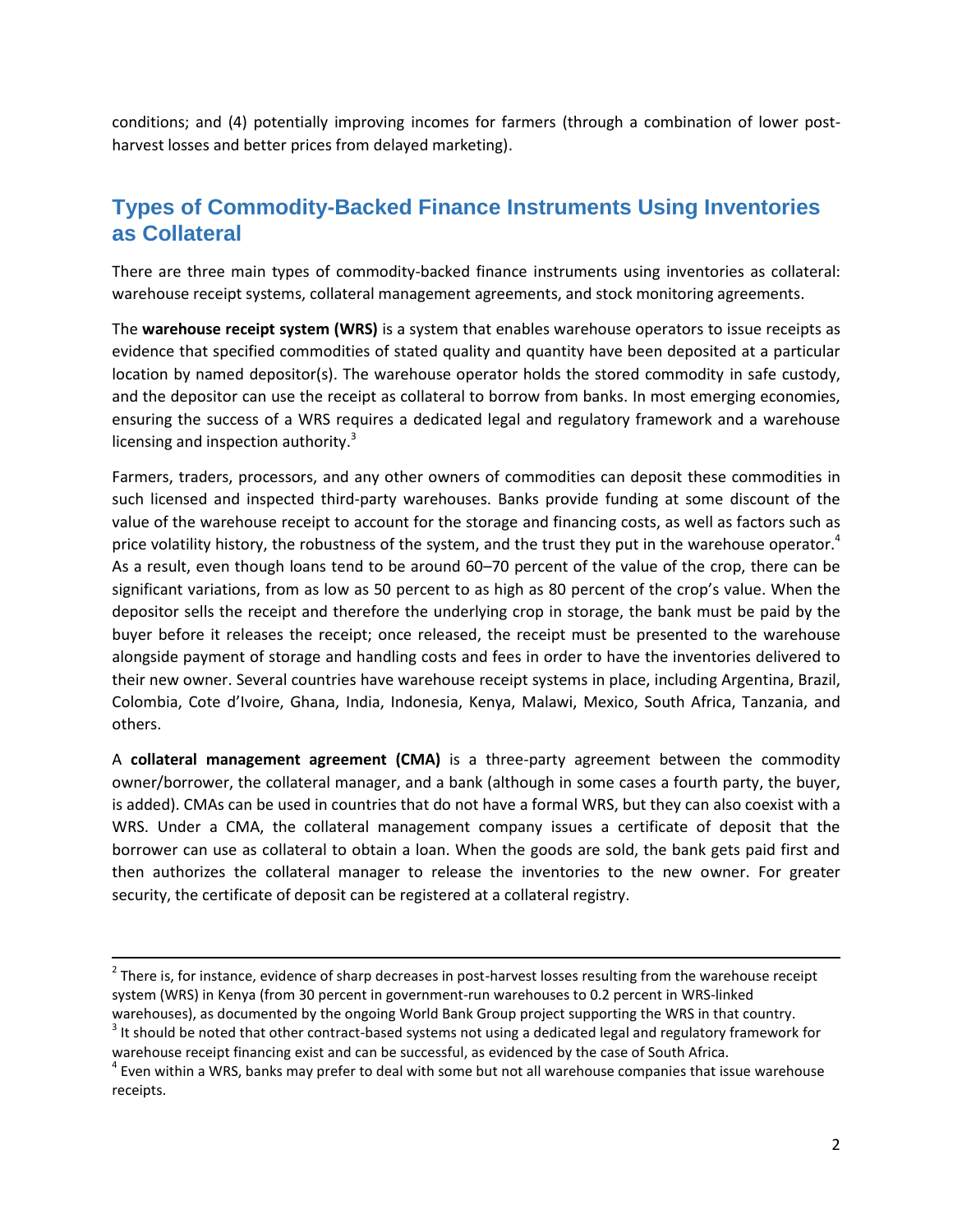The key issue in CMAs is the trust between the three parties, and particularly the trust in the specific collateral management company that ensures the integrity of the warehouse and the quantity (and sometimes the quality) of the goods stored and used as collateral. The collateral manager is a professional firm, usually comparatively large and well-capitalized, that has the skills to manage inventories and is trusted by the bank. Many collateral management firms offer performance guarantees, or have sufficient skills and capital, to ensure that banks are compensated even in cases of fraud. Some banks have their own fully-owned subsidiary collateral management company so they can exert better control over its operations (e.g., Banorte in Mexico).

**A stock monitoring agreement (SMA)** is an agreement by which an inspection company periodically monitors inventory levels (and sometimes the quality) of commodities stored or shipped to a location, with the aim of ensuring traceability. Traders and processors who hold inventories in their own warehouses often use SMAs to obtain seasonal credit for purchasing crop after harvest. Since the inventories that could be used to satisfy the loan are held on the owner's premises, banks use the services of a stock monitoring or inspection company to periodically (e.g., weekly or even daily) monitor the inventories.

This is a much less secure form of collateral compared to WRS and CMA for the banks. The degree of control over monitoring varies. In Ethiopia, for example, banks hold the key to the warehouse, and a bank employee is on standby to open the warehouse as needed, even though that warehouse belongs to the trader or cooperative. In Vietnam, banks post employees during working hours to supervise the warehouse of a processor or trader whose inventories they finance. In Mexico, stock monitoring is done by employees of a company hired by the bank to inspect warehouses randomly at least once a week. Banks tend to arrange SMAs with clients they have other financial dealings with and whom they trust. Clients who prefer SMAs are often processors who need the convenience of accessing inventories on their own premises to keep their production line moving.

It should be noted that CMAs and SMAs tend to rely on the usual contractual laws of the country and do not usually need the enactment of specific legislation. A WRS tends to rely on laws and regulations specifically related to the WRS, often within the broader context of a legal and regulatory framework for secured transactions. For example, countries with a WRS often have a dedicated warehouse receipts law and institutional arrangements for licensing and inspecting third-party warehouses that issue receipts. The additional cost and effort required to set up and operate a WRS can be justified by its increased reach and inclusiveness. CMAs and SMAs are often accessible only to more established players already having a track records with banks, and they tend to be concentrated in the country's main city or port. By contrast, a WRS can in theory offer access to commodity-backed financing to a wider range of market players, such as producers or smaller traders and processors; it does so by reducing the transaction cost related to due diligence for all the parties involved (the depositor, warehouse operator, and bank). Indeed, in Ethiopia and Tanzania, the volumes of crops transiting each year through a WRS add up to hundreds of thousands of tons; in South Africa, they add up to millions of tons. Moreover, about US\$45 million in loans have been facilitated through WRS, and 50,000 farmers have been reached through the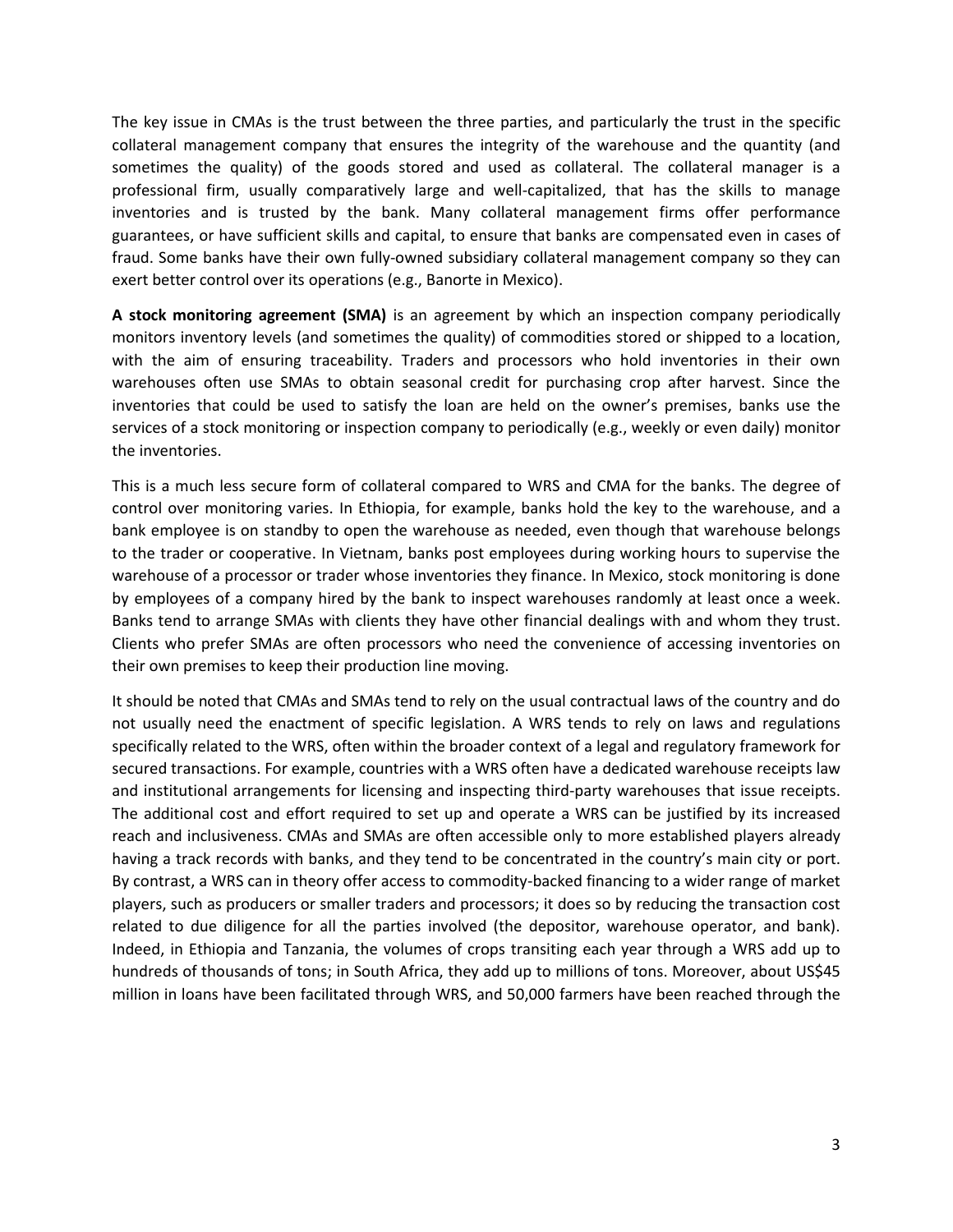incipient WRSs in Côte d'Ivoire, Kenya, and Malawi, whose development is being supported by ongoing World Bank Group projects.<sup>5</sup>

# **Other Types of Financing Agreements Using Future Production as a Pledge**

In addition to financing using existing inventories as collateral, there are other types of commodity financing agreements that use future (pre-harvest) production as a pledge for financing.

**Crop receipts** are a form of pre-harvest finance instruments that allow farmers to access credit by pledging a future crop. A good example is the CPR (*Cedula Producto Rural*) system in Brazil. Although such a system offers benefits, it requires a large number of preconditions, since the pledge is for collateral that does not exist (the future crop) at the time the loan is granted. A lot of risks must be managed in order for banks to be comfortable lending against such future crop pledges; usually such systems require crop insurance, price hedging mechanisms, etc. to reduce such risks. Most beneficiaries of crop receipts in Brazil tend to be medium and larger commercial farmers. With all these preconditions, crop receipts are not very common outside Brazil, although recently there have been some efforts to pilot crop receipts in certain large grain markets in Eastern Europe and Central Asia.

**Value chain finance in contract farming** is another form of pre-harvest finance. It relies on new technologies in logistics, communication, product traceability, etc. that bring large buyers into contact with smallholder producers, and enable the provision of credit and other products and services to these smallholders. This form of finance is used within tight value chains in which a large buyer contracts (formally or informally) to purchase from farmers and also provides them with technical assistance, inputs, crop monitoring, price certainty, etc. In such circumstances, banks may be willing to finance farmers using such contracts as collateral. There are three main categories of value chain finance arrangements:

- Banks finance the off-taker (large buyer), which then finances the smallholders, usually by providing inputs for free and deducting the input costs when farmers deliver the crops. The buyer reimburses the loan to the bank in the end.
- Banks finance farmers directly through the off-taker. When farmers deliver crops to the buyer, the buyer is the one repaying the loan to the bank by deducting from the amount owed to the farmer the amount needed to repay the loan and sending it to the bank.
- The off-taker may take part of the risk (first-loss partial guarantee or risk share) to provide additional security to the bank regarding loan default.

There are also value chain finance arrangements in which an input supplier provides financing in the form of inputs to farmers through a local bank. Payment is deducted when the farmer delivers crops to the buyer. An example of such a scheme can be found in Ukraine, where the input supplier also provides a first-loss guarantee to the bank on the repayment. Perhaps the biggest risk in value chain finance is side selling, in which farmers deliver their crops to a buyer other than the one which

<sup>&</sup>lt;sup>5</sup> These results are based on the impacts reported by these ongoing projects through their monitoring and evaluation systems as of May 31, 2017.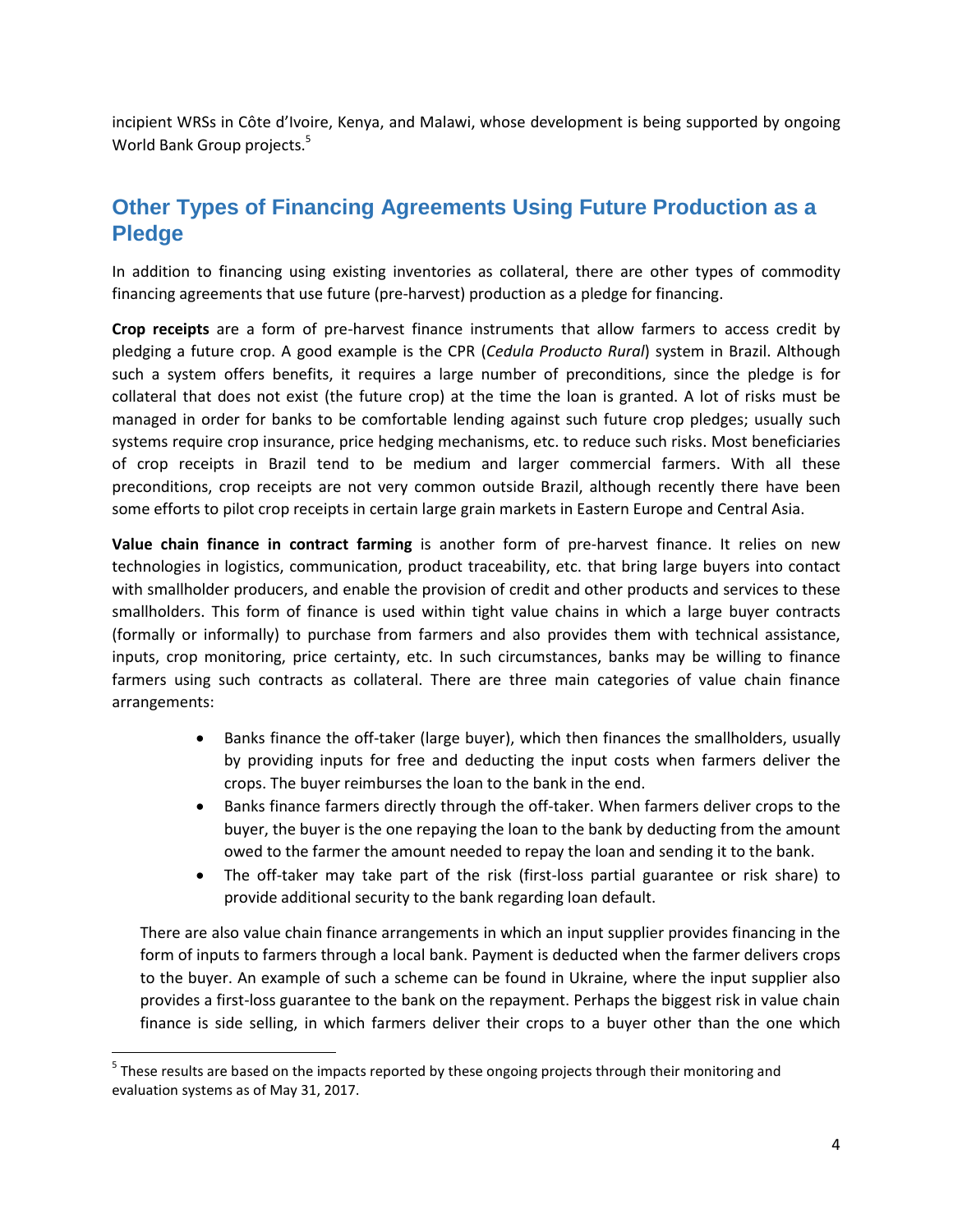provided pre-harvest finance and are therefore unable to repay the loan through the agreed upon deduction. Good monitoring of farmers by the buyer can reduce this risk, as can the structure of a well-organized and tight value chain (including, for example, central processing, premiums for quality, addressing perishability, links to high-value markets, etc.) and the physical characteristics of the commodity. Well-organized and tight value chains can be found in such commodities as poultry, dairy, cotton, sugar, aquaculture, fruits and vegetables, and high-value cash crops such as spices and specialty coffees and teas. Some relevant examples are dairy, poultry, and sugar finance in India, cotton finance in West Africa, and fruit and vegetable finance in South Africa, among many others.

In addition to the use of contracts (formal or informal) and purchase orders to finance future production, another form of value chain finance is receivable finance. In this approach, farmers obtain finance from banks with an invoice from the buyer issued after they deliver their crop that promises payment at a later date (e.g., in 30, 60, or 90 days). The main risk for such receivable finance is that the buyer (usually a large local or international company) will not pay; from the bank's perspective, this is more or less equivalent to the buyer's credit risk, which should be much lower than the farmer's. In effect, receivable finance converts the credit risk of the farmer into the credit risk of the buyer. Several countries (Chile, China, and Mexico, among others) have dedicated receivable finance platforms that enable various financial institutions to finance invoices and receivables.

### **Requirements for Commodity-Backed Finance**

Commodity-backed finance usually needs the following:

- 1. **Legal and regulatory framework.** As seen above, warehouse receipt systems tend to require a relatively complex dedicated legal and regulatory framework. CMAs and SMAs are usually governed by the country's commercial contract laws, although some countries, like Côte d'Ivoire, do have specific laws for collateral management (*tierce-détention)*.
- 2. **Institutional support to an agency in charge of licensing and inspecting warehouses.** Such support is needed to enable the operations of a formal warehouse receipt system. The licensing agency can be a public, private, or public-private institution, depending on the country, and more specifically on what configuration will inspire trust in the WRS from depositors, warehouse operators, and financial institutions. For CMA and SMA companies, there may be the need for licensing by a government authority based on minimum capital, demonstration of skills/professional competency, etc. (as in Mexico, for example).
- 3. **Support to storage infrastructure and warehousing practices.** An assessment of suitable warehouse facilities that could qualify for storage is often needed to identify gaps in the storage infrastructure's quantity and quality. Another key type of support consists in providing capacity building to warehouse or collateral managers to improve their technical skills, if and as needed. In some countries, governments provide financing through commercial banks for the upgrade, rehabilitation, or even construction of warehouses that cater to smallholder farmers (e.g., Mexico, Mozambique, and Sri Lanka).
- **4. Better awareness of and capacity in the use of commodities as collateral.** Efforts to increase awareness and capacity should aim at various stakeholders, including producers, producer organizations, cooperatives, traders, and agricultural processors, as well as at the financial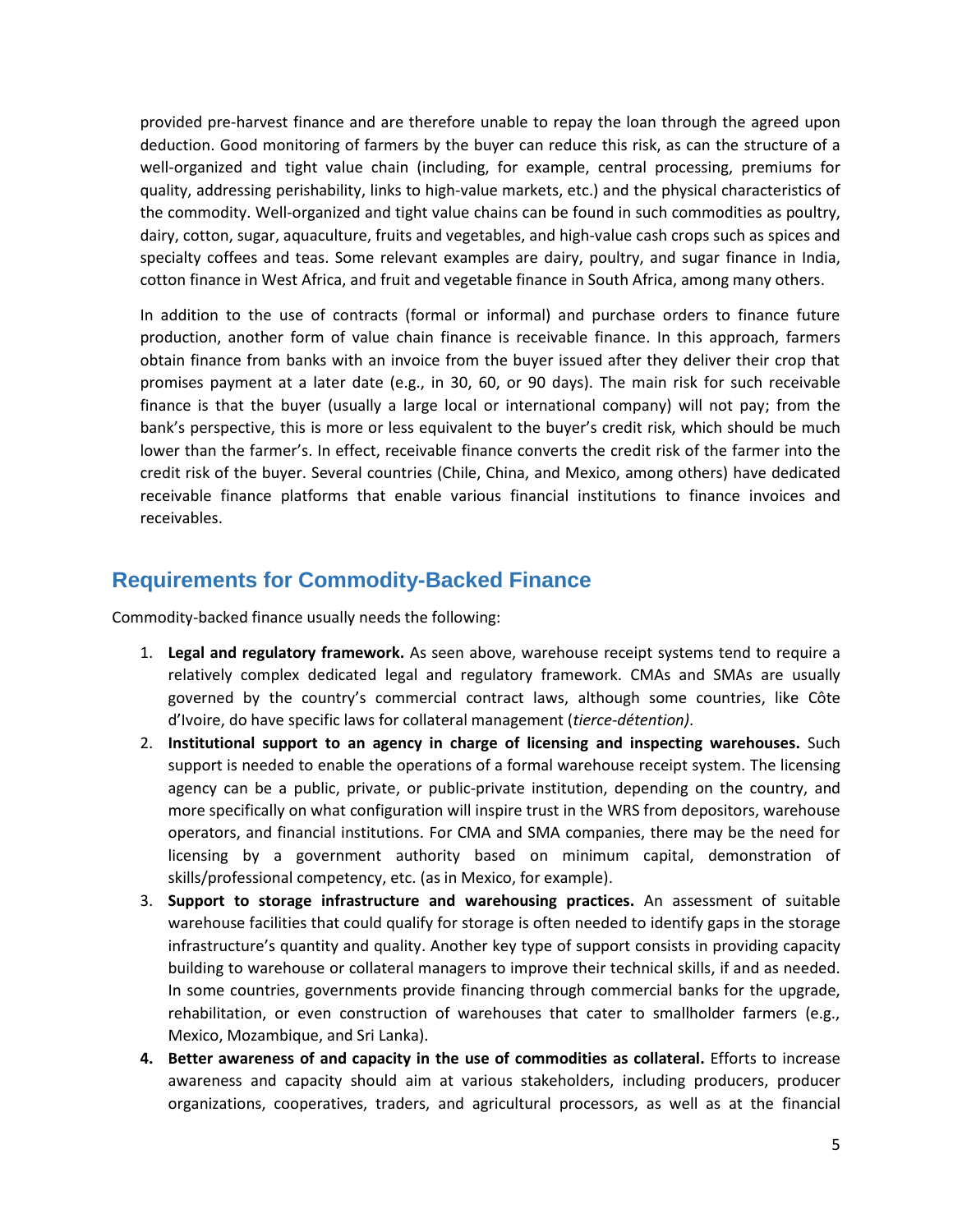institutions that would be developing suitable lending products and procedures related to use of commodities as collateral.

## **Recommendations for Developing Systems of Commodity-Backed Finance**

Several countries are getting interested in developing systems that would allow the use of commodities as collateral (as evidenced by current World Bank Group projects helping to introduce warehouse receipt systems in Côte d'Ivoire, Kenya, Malawi, and Senegal, and by pipeline projects for commoditybacked finance in Ethiopia, Ghana, and Niger). Recommendations on how to proceed depend heavily on each country's existing commodity markets and financial sector conditions, the status of the legal and regulatory environment, the organization of the storage industry, and the existence of professional collateral management companies, among many other variables. However, some general recommendations are likely to apply to many countries in early stages of developing systems to use commodities as a collateral. The list below highlights typical steps to support commodity-backed finance, while specifics on the exact content and implementation arrangements for such recommended actions would depend on the country and market context:

- 1. Scoping study to assess existing practices, the policy framework, and incentives for market participants to use inventories as collateral, as well as the appetite of stakeholders, notably financial institutions, to see commodity-backed finance expand
- 2. Assessment of the conditions, ownership, and management of storage facilities, particularly focusing on public third-party warehouses
- 3. Awareness raising, concept promotion, and advocacy among the various stakeholders (such as banks, the bank regulator, the government, producer organizations, and agribusinesses<sup>6</sup>) in favor of the use of commodity inventories as collateral for lending and the applicability of value chain finance for specific value chains
- 4. Development and dissemination of industry standards for warehouses, collateral management companies, stock monitoring companies, inspection and licensing procedures, etc.
- 5. Promotion of the use of professional collateral management services and stock monitoring services; strengthening of the industry association for collateral management and stock monitoring companies; and provision of dedicated training (e.g., through an academy) and licensing/certification for warehouse operators and stock monitoring staff to ensure high professional standards and procedures that would instill trust in the system
- 6. Provision of training to banks and bank regulators to explain the use of commodities as collateral for lending and design of appropriate financial products and procedures; identification of business development leads among value chains through commissioning of market studies to show opportunities for lending
- 7. Exploration of options for introducing electronic warehouse receipts, certificates of deposit, and receivables/invoices along with associated platforms

 $^6$  In contexts where state-owned enterprises (SOEs) play a key role in agricultural financing, the International Finance Corporation has found that engaging with SOEs to show them the usefulness of commodity-backed financing can have a significant demonstration effect.